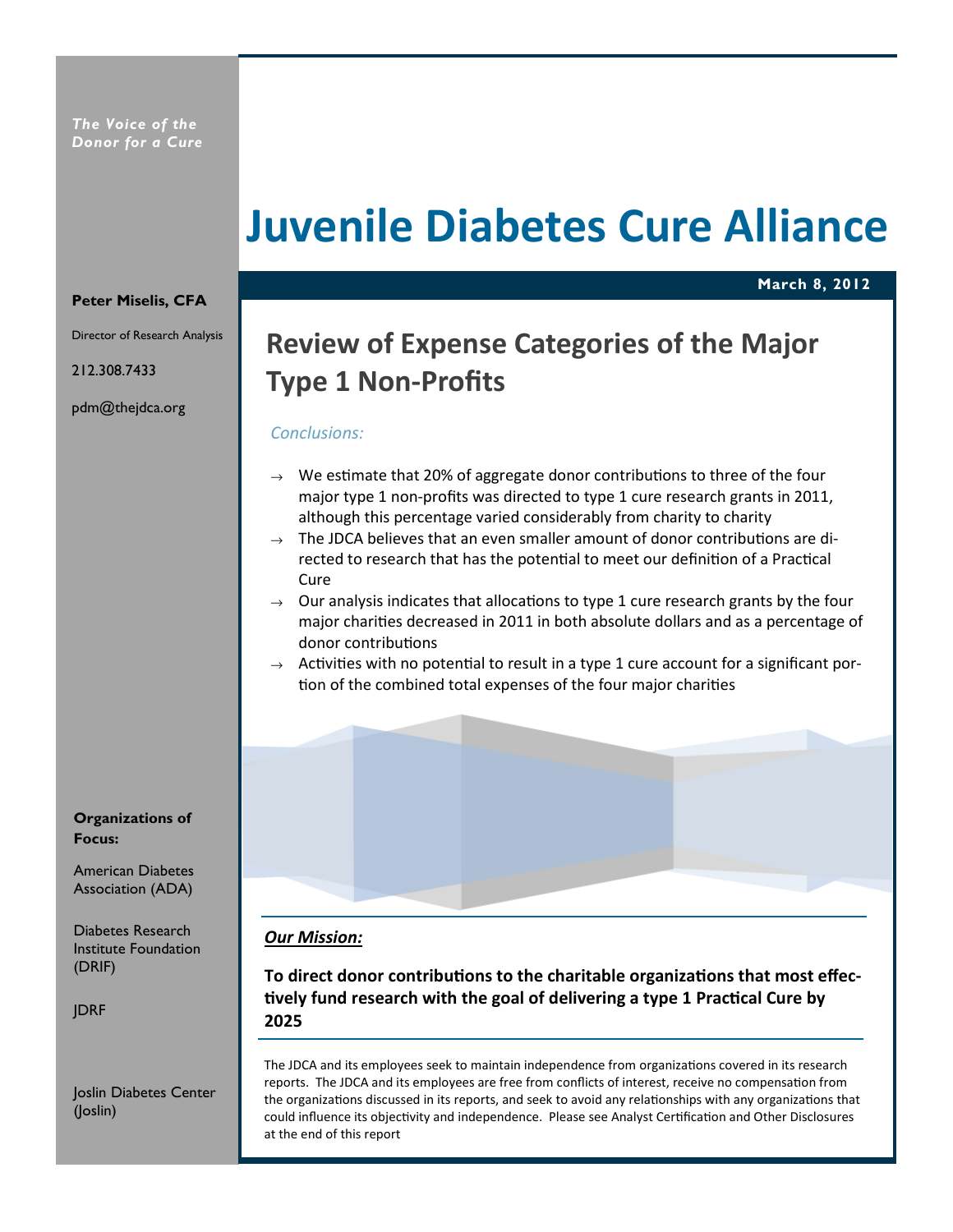# Review of Expense Categories of the Major Type 1 Non-Profits

In August 2011 the JDCA analyzed the major expense categories of the four major type 1 charitable organiza tions for the year 2010. Financial information for the year 2011 is now public for three of the four charities (DRIF, JDRF, Joslin), and financial statements for the ADA for 2011 are expected to be issued in May 2012. This report updates and analyzes the charities' spending in the major expense categories based on their most recent financial statements.

When reading this report, readers should bear in mind some key differences in the missions of these charities. For example, JDRF and the DRIF are committed only to type 1, whereas Joslin and the ADA have a dual focus on types 1 and 2. Other differentiating features include the ADA's large awareness and advocacy programs, Joslin's operation of a renowned clinic and the DRIF's nearly exclusive focus on cure research. Appendix A on page 7 lists the mission statements of the individual charities in order to provide a more complete context for how each one allocates its spending.

The four major type 1 charitable organizations combined fund a range of activities in addition to type 1 cure research. Their expenses are broadly categorized as either Program Services or Supporting Services. Program Services directly fund the primary activities and programs of the organization. Supporting Services includes management and general expenses as well as fundraising costs. In the following discussion and analysis, expenses categorized as education, information, public awareness and advocacy are combined into one category, though the individual organizations may separate them for reporting purposes.

The following is a brief description of the major expense categories:

#### $\rightarrow$  Program Services

- Research Grants
	- ∗ Funds distributed to sciensts to conduct research projects
- Non-Grant Research
	- \* Costs for scientific meetings, conferences, printing, publications and other expenses that support research
- Patient Care
	- ∗ Clinical care for diabetes patients
- Education/Information/Public Awareness/Advocacy
	- Various programs designed to improve health through better understanding and management of diabetes
	- ∗ Diabetes publications for consumers and healthcare professionals
	- \* Awareness programs concerning the seriousness of diabetes among diabetics and individuals at risk of developing the disease
	- Advocating for legislation and policy changes to benefit diabetics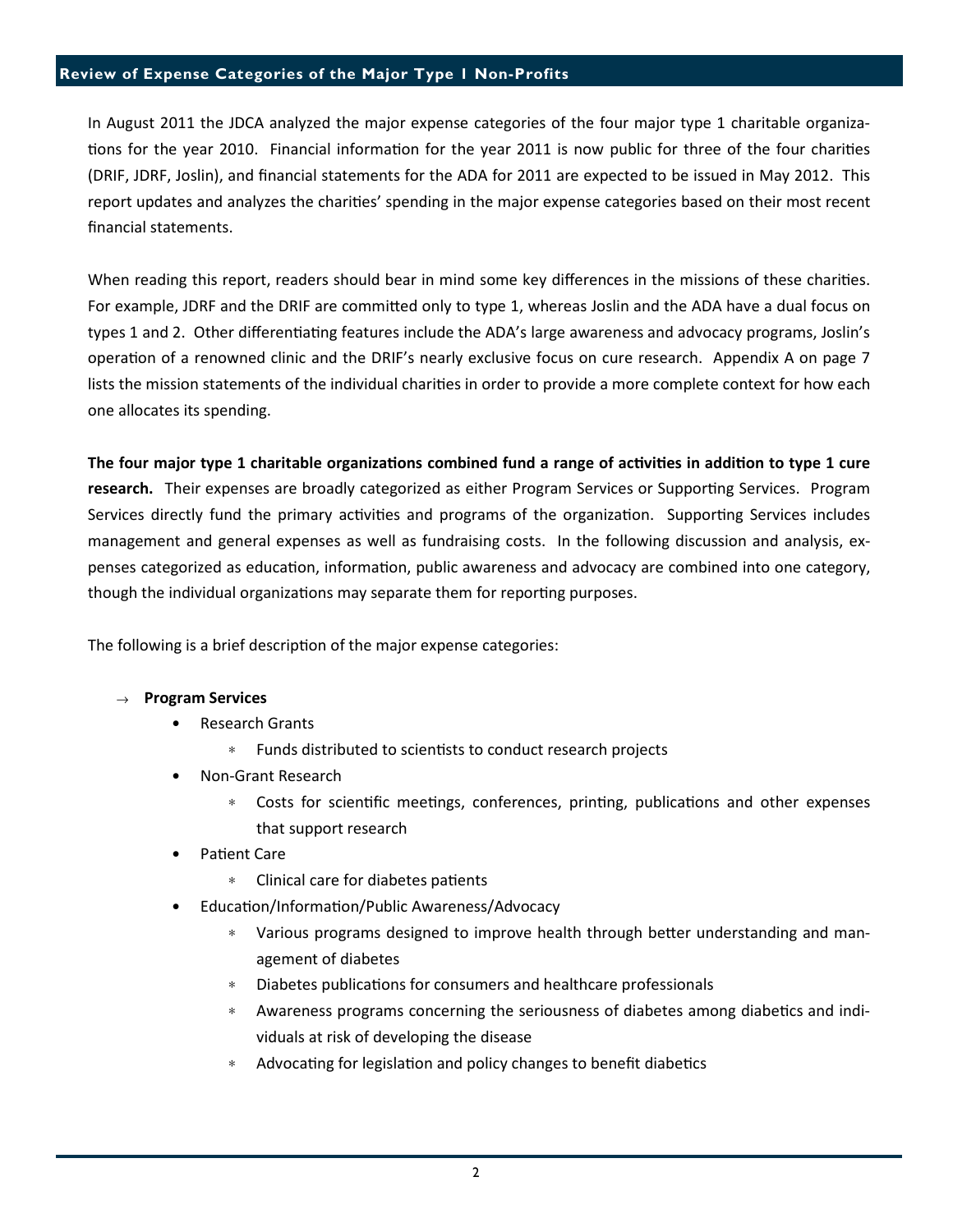# $\rightarrow$  Supporting Services

- Management and General
	- ∗ Management compensation, general overhead and related costs
- **Fundraising** 
	- ∗ Personnel costs and other expenses directly related to fundraising efforts

|                                           | ADA <sup>A</sup> |             | <b>DRIF</b>    |              | <b>Joslin</b> |                | <b>JDRF</b> |                | <b>Total</b> |      |
|-------------------------------------------|------------------|-------------|----------------|--------------|---------------|----------------|-------------|----------------|--------------|------|
| <b>Program Services</b>                   | \$               | $\%$        | \$             | %            | \$            | %              | \$          | %              | \$           | $\%$ |
| <b>Research Grants</b>                    | 33               | 17          | 7              | 64           | 31            | 37             | $116^B$     | 57             | 187          | 38   |
|                                           |                  |             |                |              |               |                |             |                |              |      |
| Non-Grant Research Expenses               | 10               | 5           | 0              | $\mathbf{0}$ | $\Omega$      | $\mathbf{0}$   | 12          | 6              | 22           | 4    |
| <b>Patient Care---Clinic</b>              | $\mathbf 0$      | $\mathbf 0$ | 0              | $\mathbf{0}$ | 20            | 24             | $\mathbf 0$ | $\mathbf{0}$   | 20           | 4    |
| Education/Information/Awareness/ Advocacy | 99               | 51          | 1              | 9            | 11            | 13             | 40          | 19             | 151          | 31   |
| Total Non-Research Grant Program Services | 109              | 56          | 1              | 9            | 31            | 37             | 52          | 25             | 193          | 39   |
|                                           |                  |             |                |              |               |                |             |                |              |      |
| <b>Supporting Services</b>                |                  |             |                |              |               |                |             |                |              |      |
| Management and General                    | 10               | 5           | 1              | 9            | 18            | 22             | 14          | $\overline{7}$ | 43           | 9    |
| Fundraising                               | 43               | 22          | $\overline{2}$ | 18           | 3             | $\overline{4}$ | 22          | 11             | 70           | 14   |
|                                           |                  |             |                |              |               |                |             |                |              |      |
| <b>Total Expenses</b>                     | \$195            | 100%        | \$11           | 100%         | \$83          | 100%           | \$204       | 100%           | \$493        | 100% |

Exhibit A: 2011 Charitable Organization Expenses (millions of dollars)<sup>1</sup>

 $A$  ADA data is for the year 2010

B<br>B JDRF Research Grants include \$14 million in non-recurring funding from the Canadian government

For donors that are seeking a cure for type 1, a higher percentage of Research Grants than Non-Research Grant Program Services is desirable. This is because Research Grants might include type 1 cure research. However, bear in mind that figures posted for Joslin and the ADA in the Research Grants category include allocations for both type 1 and type 2. Other than Research Grants, all expense categories depicted in Exhibit A involve non-cure-related activities.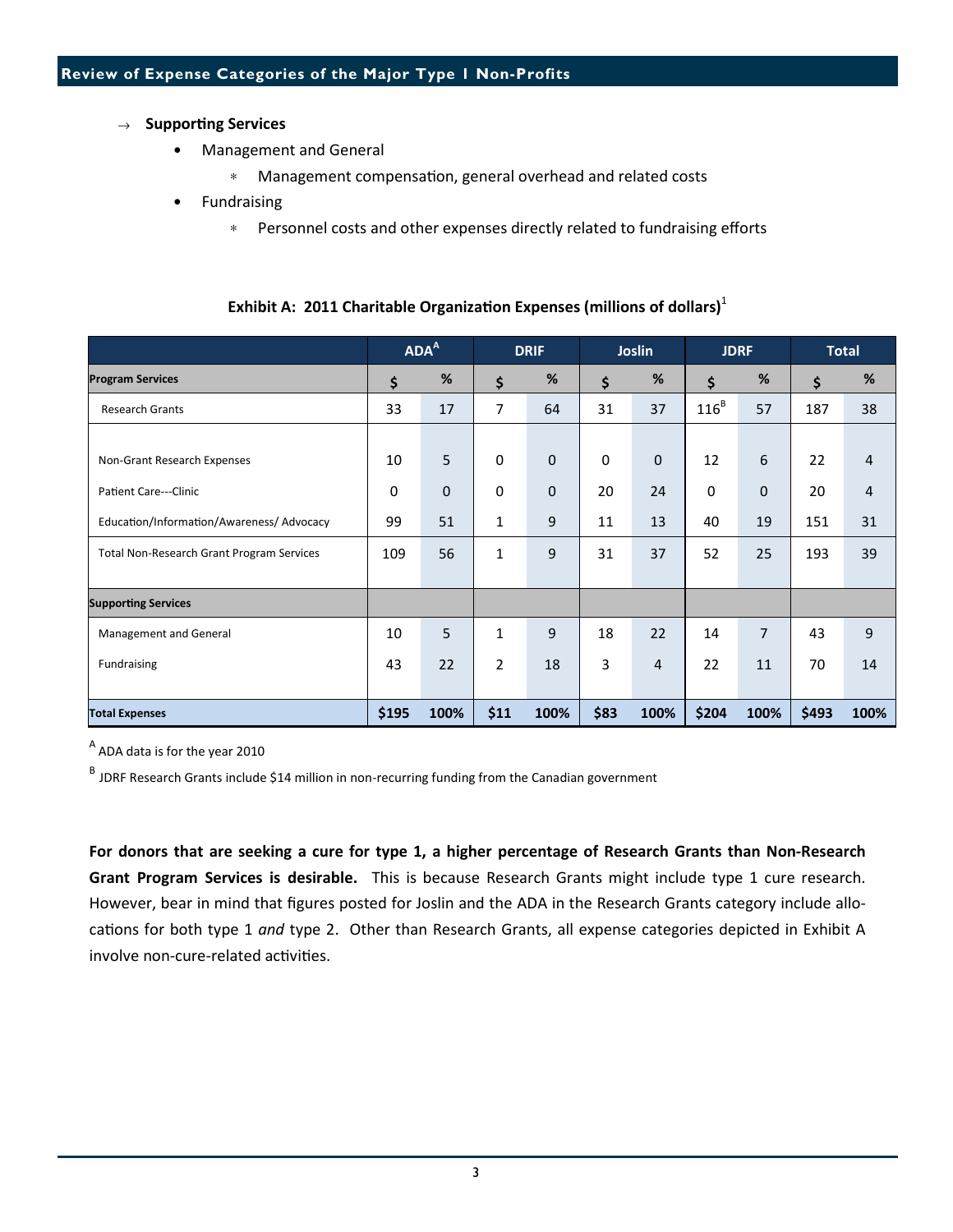#### **Exhibit A Summary Observations**

- $\rightarrow$  Total Research Grants for both type 1 and 2 combined were \$187 million in 2011, versus \$185 million in 2010, a 1% increase
- $\rightarrow$  In 2011, Research Grants represented 38% of combined Total Expenses for the four organizations, meaning that 38 cents of every dollar spent by the four charities funded either type 1 or 2 research projects. This percentage varied significantly by organization.
- $\rightarrow$  Without the Canadian government's \$14 million non-recurring funding program through JDRF, combined total Research Grants for the four charities would have decreased in 2011 in both absolute dollars and as a percentage of Total Expenses
- $\rightarrow$  At \$193 million, Total Non-Research Grant Program Services for the four charities is the largest expense category, slightly exceeding the combined allocations to type 1 and 2 Research Grants
- $\rightarrow$  The category of Education/Information/Awareness/Advocacy represented 31% of Total Expenses and is the primary reason why Non-Research Grant Program Services spending exceeds allocations to Research Grants

The Research Grant figures depicted in Exhibit A include research on both types 1 and 2. These are completely different diseases, and type 2 research will not deliver a cure to individuals with type 1. In addition, Research Grants listed in Exhibit A include type 1 projects that target glucose control and prevention of complications, i.e. research that will not deliver a cure.

The data in Exhibit B separates Type 1 from Type 2 Research Grants and highlights Type 1 Cure Research Grants, which may have the potential to develop a cure for type 1. Also, Type 1 Research Grants are separated into three components: cure, glucose control, and complications.

|                                                                                        | ADA <sup>A</sup> |    | <b>DRIF</b> |     | Joslin <sup>B</sup> |           | <b>JDRF</b>      |     | <b>Total</b>        |                     |
|----------------------------------------------------------------------------------------|------------------|----|-------------|-----|---------------------|-----------|------------------|-----|---------------------|---------------------|
| Type 1 Research Grants <sup>C</sup>                                                    | \$17             |    | \$7         |     | \$12                |           | \$116            |     | \$152               |                     |
| Type 2 Research Grants                                                                 | 16               |    | 0           |     | 19                  |           | 0                |     | 35                  |                     |
| <b>Components of Type 1 Research Grants</b>                                            |                  |    |             |     |                     |           |                  |     |                     |                     |
| Cure <sup>C</sup>                                                                      | 6                |    | 7           |     | <b>NA</b>           |           | 60 <sup>D</sup>  |     | 73 <sup>E</sup>     |                     |
| Glucose Control                                                                        | 6                |    | 0           |     | <b>NA</b>           |           | 33 <sup>D</sup>  |     | 39 <sup>E</sup>     |                     |
| Complications                                                                          | 5                |    | 0           |     | <b>NA</b>           |           | $23^D$           |     | 28 <sup>E</sup>     |                     |
| <b>Total Type 1 Research Grants</b>                                                    | 17               |    | 7           |     | 12                  |           | 116              |     | 152                 |                     |
| T1 Cure Research as % Total Expenses                                                   | 3%               |    | 64%         |     | <b>NA</b>           |           | 29%              |     | $18\%$ <sup>E</sup> |                     |
|                                                                                        |                  |    |             |     |                     |           |                  |     |                     |                     |
| Donor Contributions & Special Event Fundraising                                        | 152              |    | 10          |     | 9                   |           | 199 <sup>F</sup> |     | 370                 |                     |
| T1 Cure Research Grants as % Donor Contributions &<br><b>Special Event Fundraising</b> |                  | 4% |             | 70% |                     | <b>NA</b> |                  | 30% |                     | $20\%$ <sup>E</sup> |

# Exhibit B: 2011 Charitable Organization Research Grant Breakdown (millions of dollars)<sup>2</sup>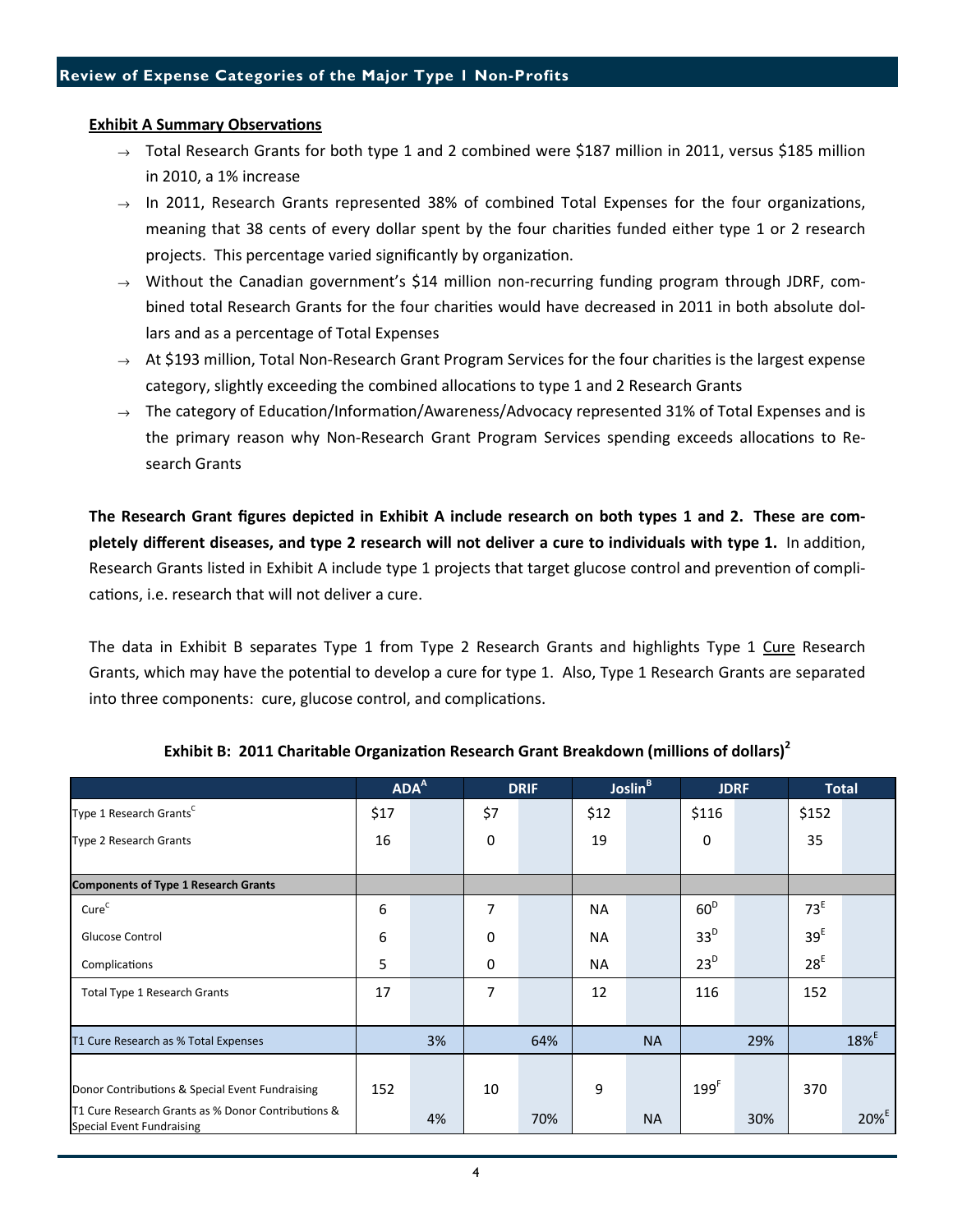# Review of Expense Categories of the Major Type 1 Non-Profits

<sup>A</sup> ADA data is for the year 2010

 $B$  Type 1 and 2 Research Grants for Joslin are JDCA estimates. Estimates are based on applying the same percentage breakdown between types 1 and 2 as in 2010 as provided by Joslin. NA = Data Not Available

 $c$  Data as provided by the organizations. The JDCA has not independently verified the accuracy of these figures, but will continue to research and monitor allocations made to general Type 1 Research Grants and Type 1 Cure

Research Grants.

D This is a JDCA estimate. JDRF does not provide a precise breakdown of its research expenditures based on the \$116 million of Research Grants.

E Figures include data for only three organizations: ADA, DRIF and JDRF. Joslin is excluded because its data is unavailable.

<sup>F</sup> Figure includes Affiliate Contributions of \$23 million

Donors who contribute for a type 1 cure would see their intentions met if their donations supported type 1 Cure Research Grants instead of funding type 2 research and non-cure projects for type 1. Research that specifically targets a type 1 cure may have the potential to deliver that outcome, whereas other types of activities do not. When looking at Exhibit B, cure-minded donors would also prefer a higher overall number for Type 1 Cure Research as a percentage of both Total Expenses and Donor Contributions.

### **Exhibit B Summary Observations**

- $\rightarrow$  Estimated Type 1 Cure Research Grants for the ADA, DRIF, and JDRF combined were \$73 million in 2011 compared with \$83 million in 2010 and were only 18% of their combined Total Expenses
- $\rightarrow$  Estimated Type 1 Cure Research Grants as a percentage of Total Expenses ranged from a low of 3% for the ADA to a high of 64% for the DRIF
- $\rightarrow$  Estimated Type 1 Cure Research Grants for the ADA, DRIF, and JDRF combined were 20% of Donor Contributions, a decrease from 24% in 2010. This percentage ranged from a low of 4% for the ADA to a high of 70% for the DRIF.
- $\rightarrow$  Funding for all the different categories of Type 1 Research Grants was an estimated \$152 million in 2011, an increase of 3% from 2010
- $\rightarrow$  JDRF was the only organization to increase funding of overall Type 1 Research Grants in 2011. However, this increase was solely due the Canadian government's \$14 million non-recurring contribution. Even though JDRF's overall Type 1 Research Grants increased, we estimate that the amount it directed to Cure Research Grants decreased.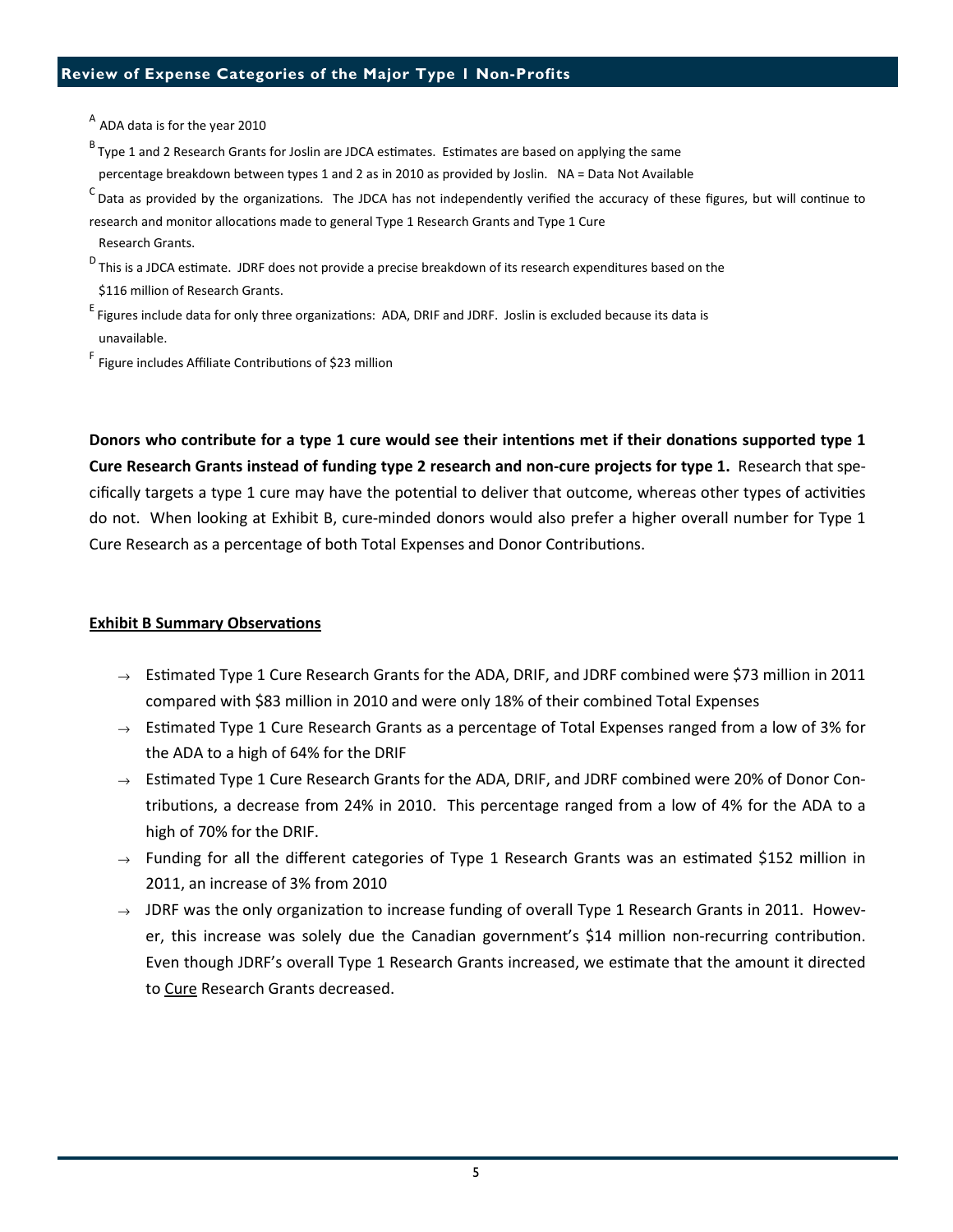# **Organization Specific Comments**

(ADA comments apply to 2010 results. All other organization specific comments apply to 2011.)

#### ADA

- $\rightarrow$  Only 3% of Total Expenses was allocated to Type 1 Cure Research Grants
- $\rightarrow$  Type 1 Cure Research Grants represent just 4% of Donor Contributions
- $\rightarrow$  51% of Total Expenses are directed to efforts in the Education, Information, Awareness, Advocacy category

#### **JDRF**

- $\rightarrow$  Type 1 Research Grants of all types increased by \$8 million to \$116 million in 2011 due to the inclusion of a non-recurring \$14 million program funded by the Canadian government. We estimate that the entire Research Grant increase was due to greater funding of Treatments/Device research.
- $\rightarrow$  Including the Canadian government's contribution, our estimate of JDRF's allocation to Type 1 Cure and Prevent Research Grants (\$60 million) as a percentage of total Research Grants (\$116 million) decreased to 52% in 2011, JDRF's lowest percentage in at least the past six years. Our analysis of the data and the method of reporting it differs from the presentation by JDRF in its 2011 Research Funding Fact Sheet, which indicates that Cure and Prevent research funding was 62% of the total. The difference between JDRF's 62% and our 52% estimate is that JDRF's reporting excludes all funding associated with the Canadian government's program, whereas the JDCA includes it.
- $\rightarrow$  Cure and Prevent Research Grants decreased in 2011 to an estimated \$60 million. Even with this decrease, JDRF is, by far, the largest funder of Type 1 Cure Research Grants among the four charities that we cover

#### DRIF

- $\rightarrow$  64% of Total Expenses was allocated to type 1 Cure Research Grants, the highest percentage of any of the four non-profits we cover. Also, 70% of donor contributions were allocated to type 1 cure research
- $\rightarrow$  9% of Total Expenses was allocated to Education
- $\rightarrow$  All research funding is directed to the Diabetes Research Institute (DRI) at the University of Miami. Therefore, DRIF-funded research is limited to the scope of DRI's projects.

#### Joslin

- $\rightarrow$  Joslin maintains a commitment to both type 1 and type 2 diabetes
- $\rightarrow$  \$31 million, or 37%, of Total Expenses were allocated to Research Grants
- $\rightarrow$  We estimate that the 2011 allocation to type 2 research exceeded that for type 1, as was the case in 2010 when Joslin stated that the split between type 2 and type 1 was 60/40
- $\rightarrow$  Costs associated with providing diabetes patient care through its clinic account for 24% of Total Expenses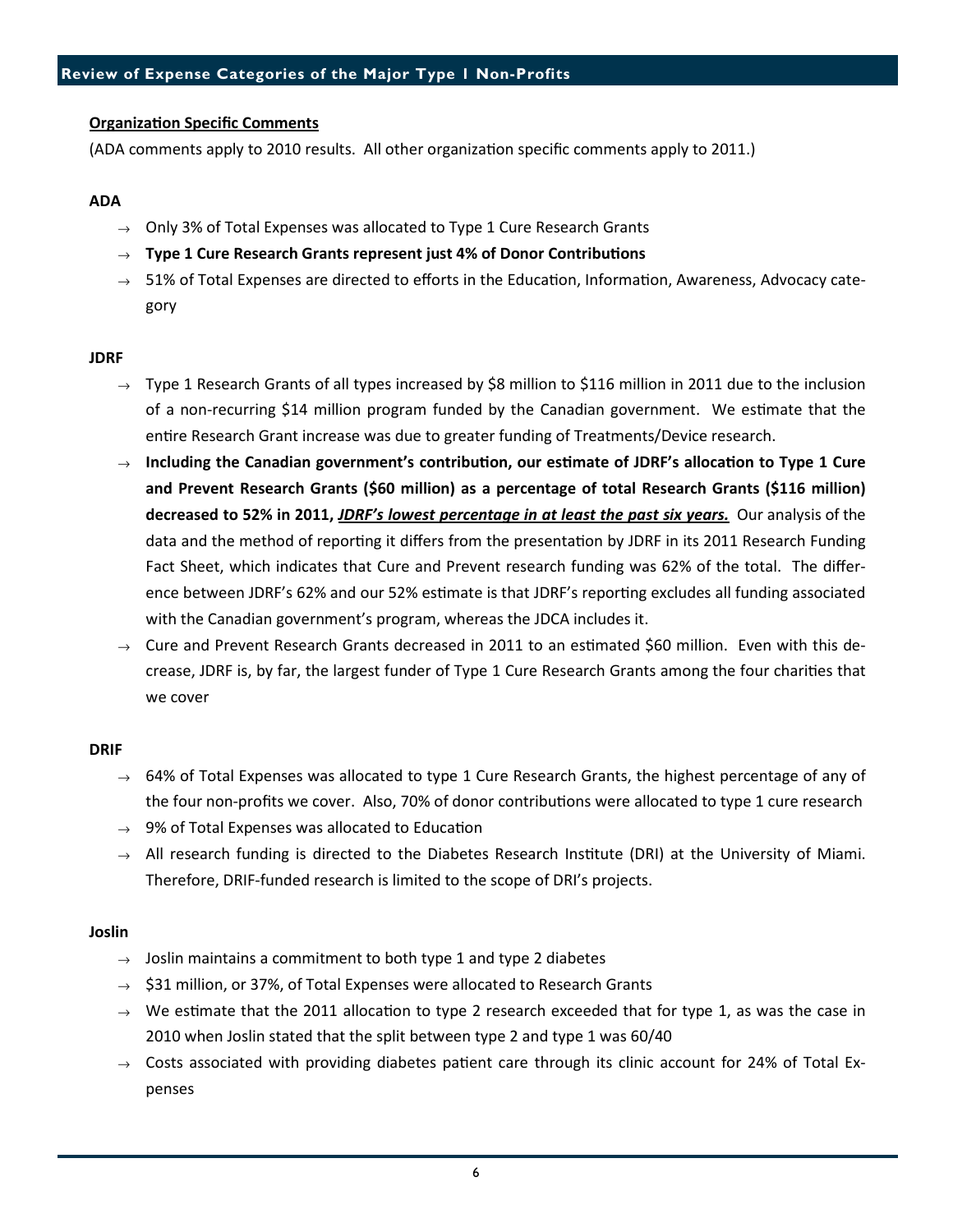#### Review of Expense Categories of the Major Type 1 Non-Profits

We note that none of the four organizations have adopted a formal definition of a type 1 cure. Without a definition, the pursuit of a cure is less structured and lacks clear goals. From the data presented in the exhibits above, it is clear that funding for type 1 cure research grants in 2011 represented only a small percentage of both the combined total expenses of and aggregate donor contributions to the four major type 1 non-profits. The JDCA estimates that an extremely small allocation is made to research with the potential to meet the JDCA's definition of a Practical Cure (please see Appendix B on page 7 for the definition).

#### Summary/Conclusion

Combined annual revenues and expenses of the four major type 1 non-profits were approximately \$500 million in 2011, a considerable sum.<sup>3</sup> Annual expenses of the two largest organizations, the ADA and JDRF, totaled around \$200 million each. Their business models are based on a stream of recurring contributions from donors.

The JDCA's review of expenses in this report does not include an evaluation of the charities' operating efficiency. Nonetheless, our clear conclusion is that only a small percentage of aggregate donor contributions are directed to type 1 cure research.

Donor contributions to the four organizations totaled \$370 million in 2011.<sup>4</sup> The JDCA estimates that only around one-fifth of these generous donor contributions actually fund type 1 cure research grants. Donors should be aware that each of the four type 1 charities has a different mission and each prioritizes type 1 cure research differently. As a result, large percentages of donor contributions to some of the four major type 1 charitable organizations are directed to activities that have no potential to deliver a cure for individuals living with established type 1.

In prior reports analyzing type 1 clinical trials, the JDCA examined how much emphasis is given to type 1 cure research that has the potential to meet our definition of a Practical Cure.<sup>5</sup> Although we cannot accurately quantify funding of research that potentially meets the JDCA's definition of a Practical Cure, the JDCA believes it is an extremely small amount of the total expenses of these charities. Donors who are contributing for a type 1 cure, or more specifically, for a type 1 Practical Cure, should be aware that unless stipulations are attached to their contribution stating that the donation is to be directed to this specific type of research, then their contribution may be utilized for an entirely different reason than the donor intended.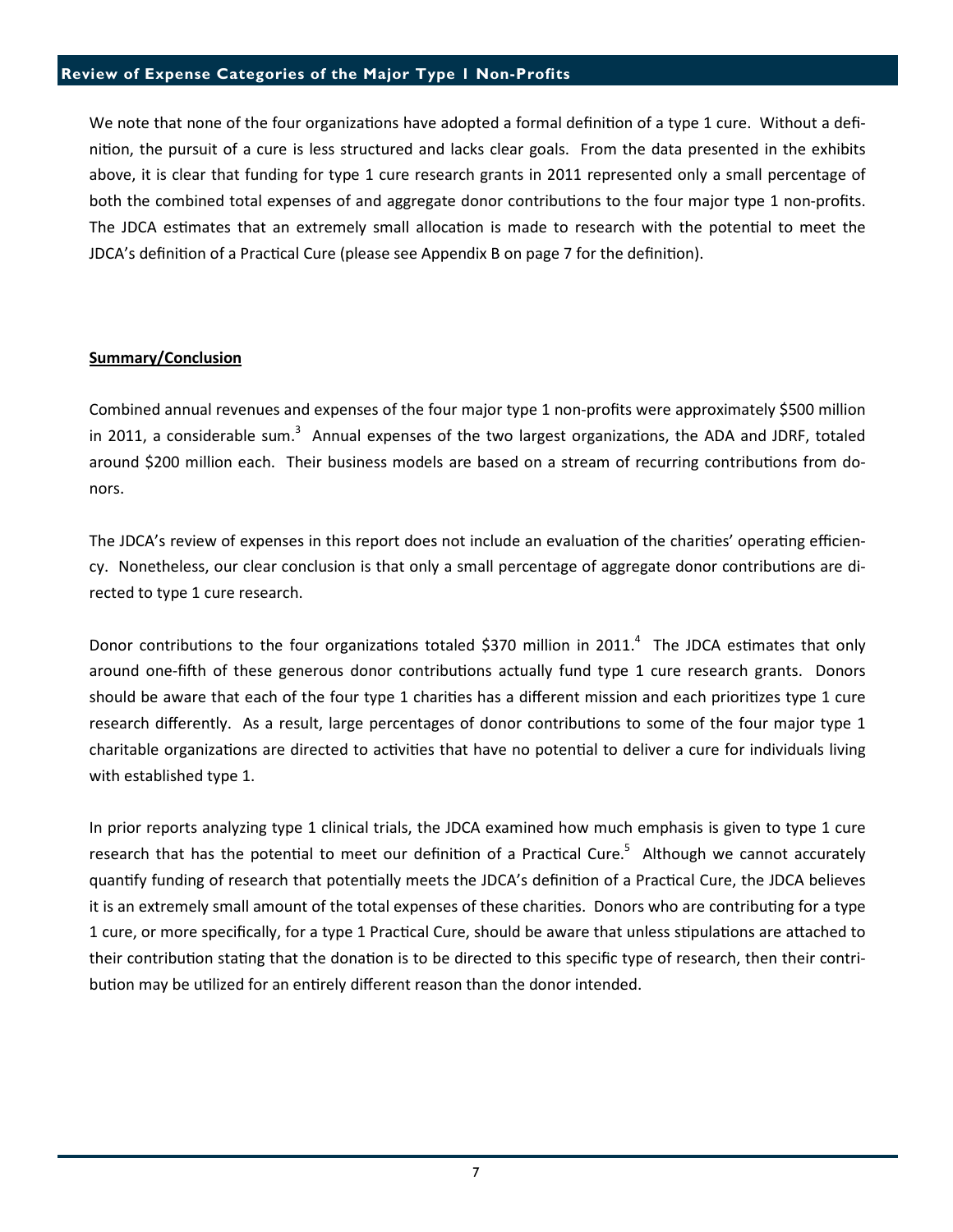# Appendix A: Diabetes Charities' Mission Statements

# ADA

To prevent and cure diabetes and to improve the lives of all people affected by diabetes.<sup>6</sup>

# DRIF

To provide the Diabetes Research Institute with the funding necessary to cure diabetes now.<sup>7</sup>

# Joslin

To improve the lives of people with diabetes and its complications through innovative care, education, and research that will lead to prevention and cure of the disease.<sup>8</sup>

# **JDRF**

To find a cure for type 1 diabetes and its complications through the support of research.<sup>9</sup>

# Appendix B: JDCA Definition of a Practical Cure

- $\rightarrow$  For at least 1 year, a cure must:
	- Not require blood glucose monitoring beyond once a week
	- Not require carb counting
	- Not restrict a patient's diet
	- Allow patients to sleep care free
	- Maintain A1c levels between 6-7
- $\rightarrow$  A cure must be delivered through a treatment that:
	- If it is surgical, requires a full recovery time of less than 72 hours.
	- If it is pharmacological, requires no more than a reasonable pill and/or injection Regimen
- $\rightarrow$  A cure, which may include a drug regimen, must not have side effects, or pose longer term risks, greater than current complications of Type 1